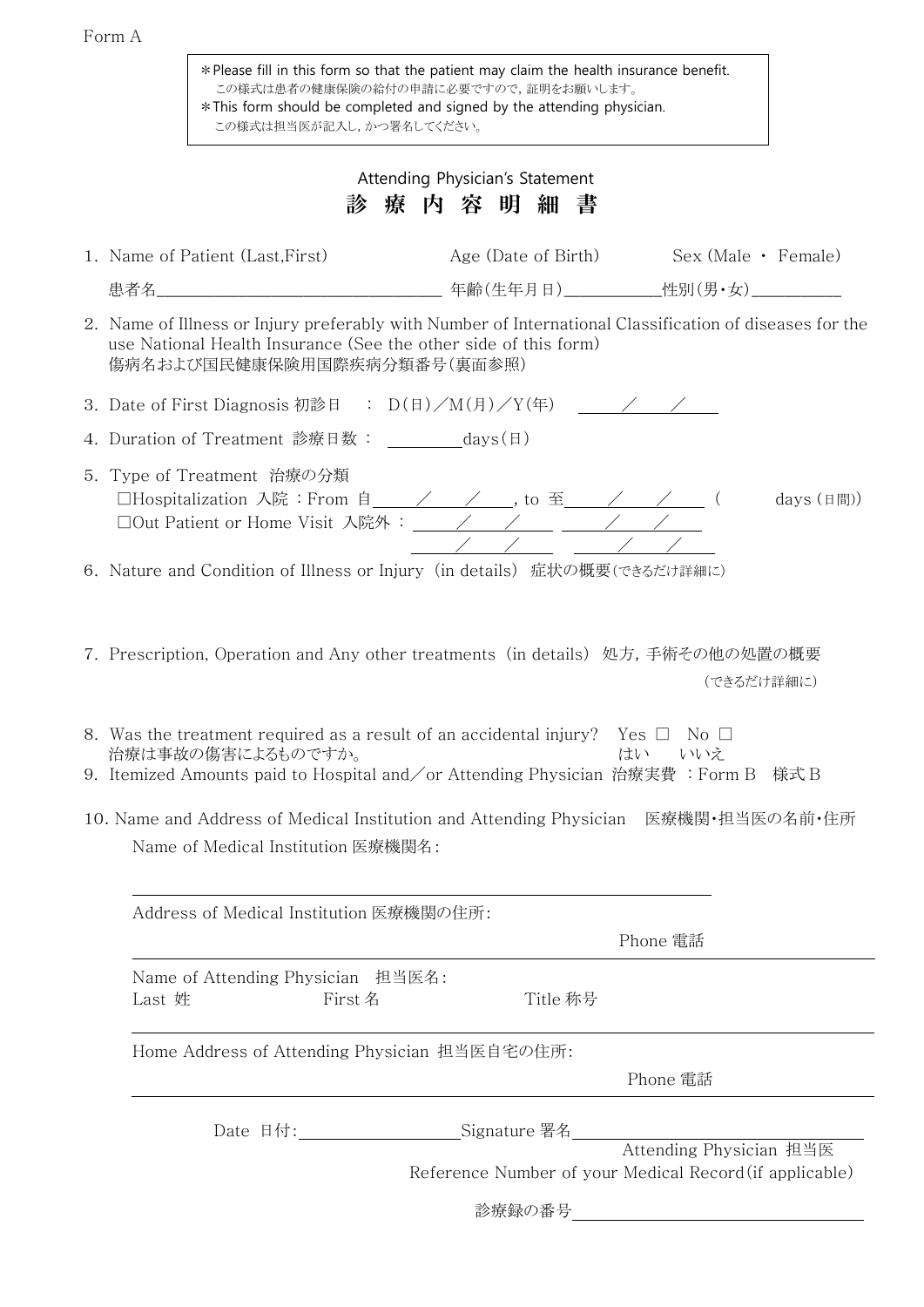Table of International Classification of Diseases for the use of National Health Insurance 国民健康保険用国際疾病分類表

- $\mathbf{I}$ Certain infectious and parasitic diseases 感染症及び寄生虫症
- 0101 Intestinal infectious diseases 腸管感染症
- 0102 Tuberculosis 結核
- 0103 Infections with a predominantly sexual mode of transmission 主として性的伝播様式をとる感染症
- 0104 Viral infections characterized by skin and mucous membrane lesions 皮膚及び粘膜の病変を伴うウィルス疾患
- 0105 Viral hepatitis ウィルス肝炎
- 0106 Other viral diseases その他のウィルス疾患
- 0107 Mycoses 真菌症
- 0108 Sequelae of infectious and parasitic diseases 感染症及び寄生虫症の続発・後遺症
- 0109 Others その他の感染症及び寄生虫症

## II Neoplasms 新生物

- 0201 Malignant neoplasm of stomach 胃の悪性新生物
- 0202 Malignant neoplasm of colon 結腸の悪性新生物
- 0203 Malignant neoplasm of rectosigmoid junction and rectum 直腸S状結腸移行部及び直腸の悪性新生物
- 0204 Malignant neoplasm of liver and intrahepatic bile ducts 肝及び肝内胆管の悪性新生物
- 0205 Malignant neoplasm of trachea, bronchus and lung 気管、気管支及び肺の悪性新生物
- 0206 Malignant neoplasm of breast 乳房の悪性新生物
- 0207 Malignant neoplasm of uterus 子宮の悪性新生物
- 0208 Malignant lymphoma 悪性リンパ腫
- 0209 Leukemia 白血病
- 0210 Other malignant neoplasms その他の悪性新生物
- 0211 Others 良性新生物及びその他の新生物
- III Diseases of the blood and blood-forming organs and certain disorders involving the immune mechanism 血液及び造血器の疾患並びに免疫機構の傷害
- 0301 Anemia 貧血
- 0302 Others その他の血液及び造血器の疾患並びに免疫機構の傷害
- IV Endocrine, nutritional and metabolic disorders<br>内分泌、栄養及び代謝疾患
- 0401 Disorders of thyroid gland 甲状腺障害
- 0402 Diabetes mellitus 糖尿病
- 0403 Others その他の内分泌、栄養及び代謝疾患
- Mental and behavioural disorders V 精神及び行動の障害
- 0501 Vascular dementia and unspecified dementia 血管性及び詳細不明の痴呆
- 0502 Mental and behavioural disorders due to psychoactive substance use 精神作用物質使用による精神及び行動の障害
- 0503 Schizophrenia, schizotypal and delusional disorders 精神分裂病、分裂病型障害及び妄想性障害
- 0504 Mood[affective]disorders 気分 [感情] 障害 (躁うつ病を含む)
- 0505 Neurotic, stress-related and somatoform disorders 神経症性障害、ストレス関連障害及び身体表現性障害
- 0506 Mental retardation 精神遅滞
- 0507 Others その他の精神及び行動の障害
- VI Diseases of the nervous system 神経系の疾患
- 0601 Parkinson's disease パーキンソン病
- 0602 Alzheimer's disease アルツハイマー病
- 0603 Epilepsy てんかん
- 0604 Cerebral palsy and other paralytic syndromes 脳性麻痺及びその他の麻痺性症候群
- 0605 Disorders of autonomic nervous system 自律神経系の障害
- 0606 Others その他の神経系の疾患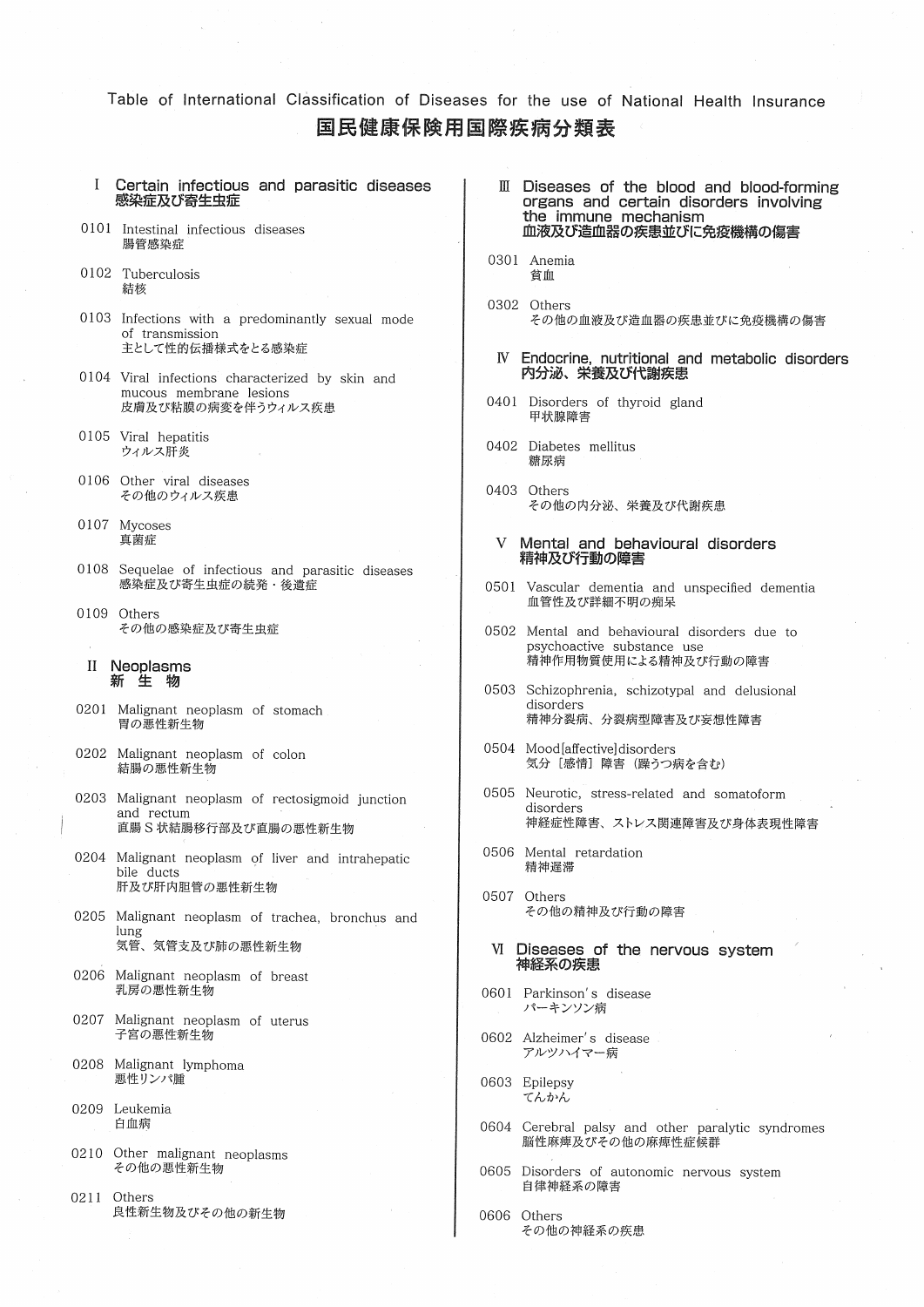- VII Diseases of the eve and adnexa 眼及び付属器の疾患
- 0701 Conjunctivitis 結膜炎
- 0702 Cataract 白内障
- 0703 Disorders of refraction and accomodation 屈折及び調節の障害
- 0704 Others その他の眼及び付属器の疾患
- WII Diseases of the ear and mastoid process 耳及び乳様突起の疾患
- 0801 Otitis externa 外耳炎
- 0802 Other disorders of extarnal ear その他の外耳疾患
- 0803 Otitis media 中耳炎
- 0804 Other diseases of middle ear and mastoid その他の中耳及び乳様突起の疾患
- 0805 Disorders of vestibular function メニエール病
- 0806 Other diseases of inner ear その他の内耳疾患
- 0807 Others その他の耳疾患
- Diseases of the circulatory system IX 循環器系の疾患
- 0901 Hypertensive diseases 高血圧性疾患
- 0902 Ischaemic heart diseases 虚血性心疾患
- 0903 Other forms of heart disease その他の心疾患
- 0904 Subarachnoid haemorrhage くも膜下出血
- 0905 Intracerebral haemorrhage 脳内出血
- 0906 Occlusion of precerebral and cerebral arteries 脳梗塞
- 0907 Cerebral atherosclerosis 脳動脈硬化 (症)
- 0908 Other cerebrovascular diseases その他の脳血管疾患
- 0909 Atherosclerosis 動脈硬化 (症)
- 0910 Hemorrhoids 痔核
- 0911 Hypotension 低血圧症
- 0912 Others その他の循環器系の疾患
	- X Diseases of the respiratory system 呼吸器系の疾患
- 1001 Acute nasopharyngitis [common cold] 急性鼻咽頭炎 [かぜ]
- 1002 Acute pharyngitis and tonsillitis 急性鼻咽頭炎及び急性扁桃炎
- 1003 Other acute upper respiratory infections その他の急性上気道感染症
- 1004 Pneumonia 肺炎
- 1005 Acute bronchitis and bronchiolitis 急性気管支炎及び急性細気管支炎
- 1006 Allergic rhinitis アレルギー性鼻炎
- 1007 Chronic sinusitis 慢性副鼻腔炎
- 1008 Bronchitis, not specified as acute or chronic 急性又は慢性と明示されない気管支炎
- 1009 Chronic obstructive pulmonary diseases 慢性閉塞性肺疾患
- 1010 Asthma 喘息
- 1011 Others その他の呼吸器系の疾患
- XI Diseases of the digestive system 消化器系の疾患
- 1101 Dental caries う蝕
- 1102 Gingivitis and periodontal disease 歯肉炎及び歯周疾患
- 1103 Other diseases of teeth and supporting structures その他の歯及び歯の支持機構
- 1104 Gastric and duodenal ulcer 胃潰瘍及び十二指腸潰瘍
- 1105 Gastritis and duodenitis 胃炎及び十二指腸炎
- 1106 Alcoholic liver disease アルコール性肝疾患
- 1107 Chronic hepatitis, not elsewhere classified 慢性肝炎 (アルコール性のものを除く)
- 1108 Liver cirrhosis 肝硬変 (アルコール性のものを除く)
- 1109 Other diseases of liver その他の肝疾患
- 1110 Cholelithiasis and cholecystitis 胆石症及び胆のう炎
- 1111 Diseases of pancreas 膵疾患